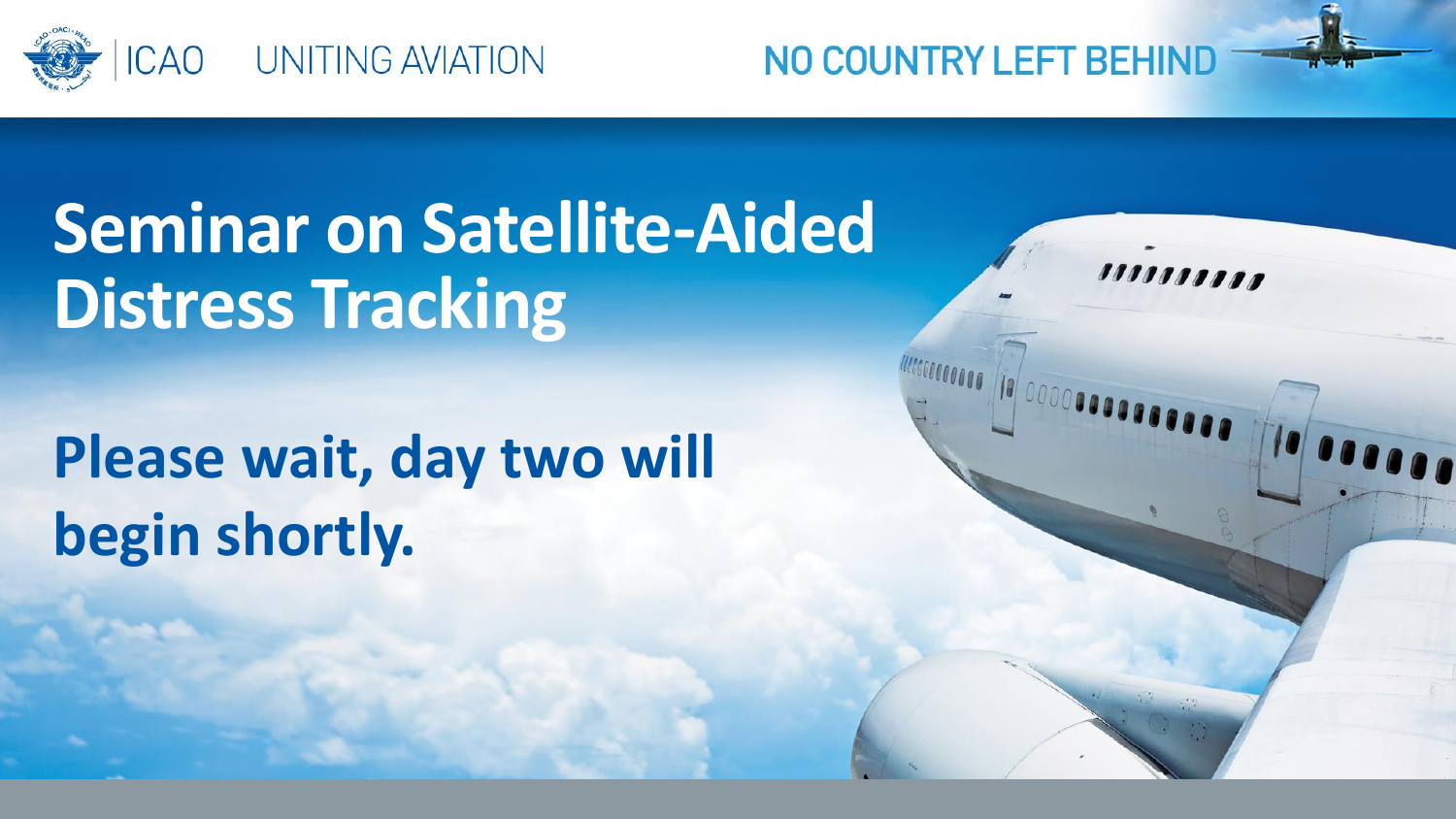

# **Seminar on Satellite-Aided Distress Tracking**

15 – 16 September 2021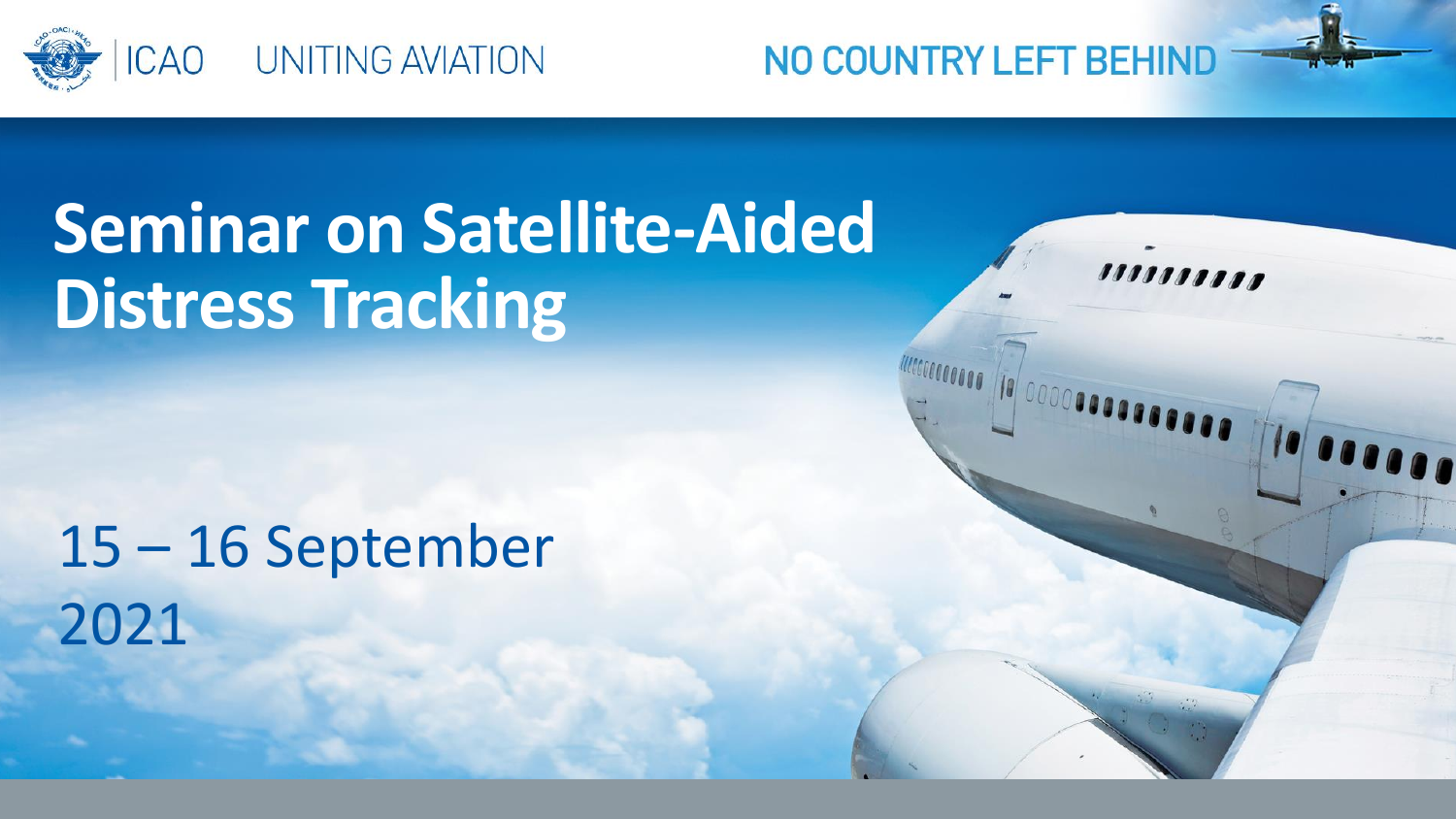

# **Housekeeping**

- 1. Mute your microphone/camera
- 2. Raise hand function
- 3. Interpretation service





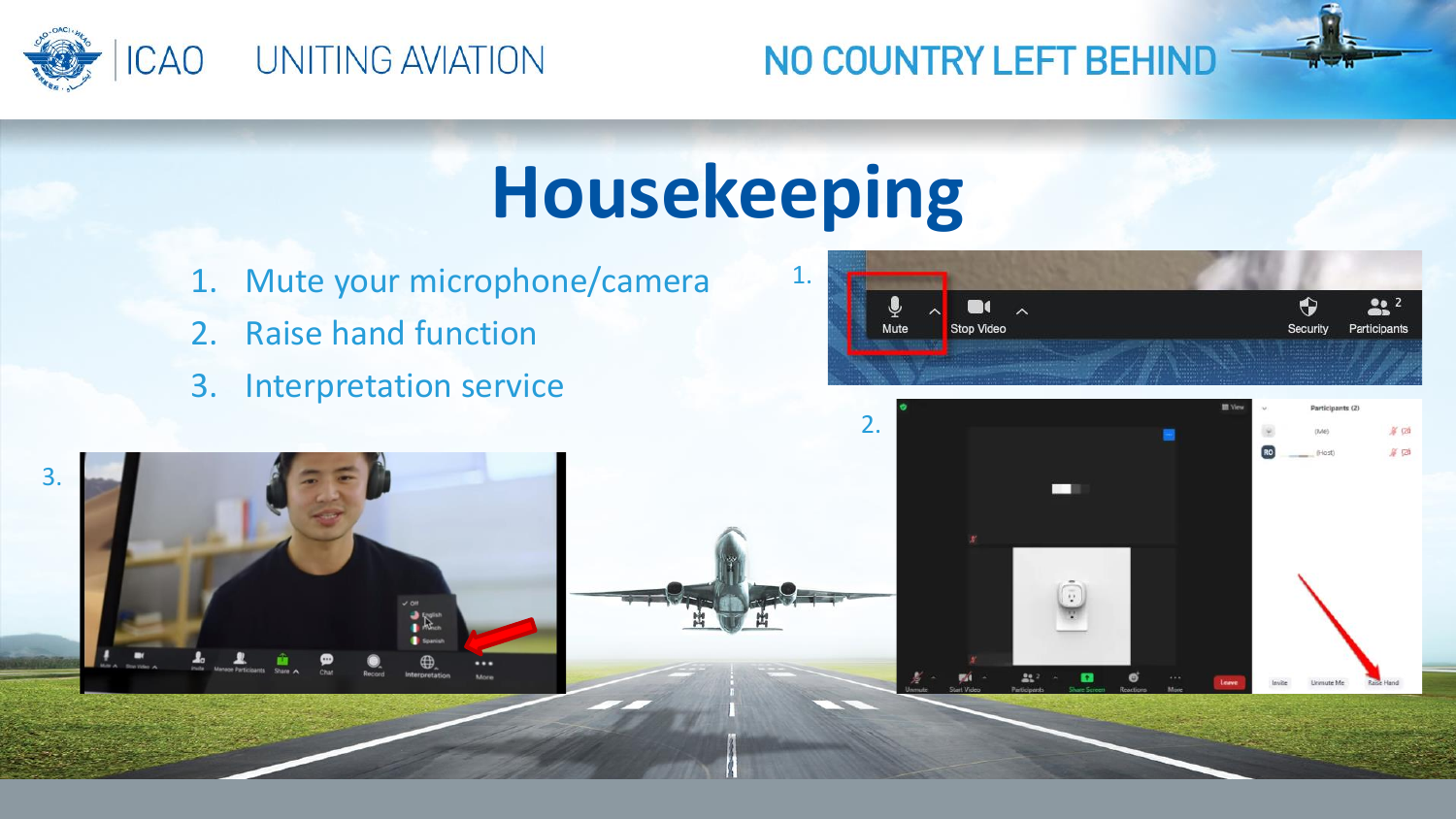

# **Seminar on Satellite-Aided Distress Tracking**

Agenda Item 7 – Methods to improve response rates

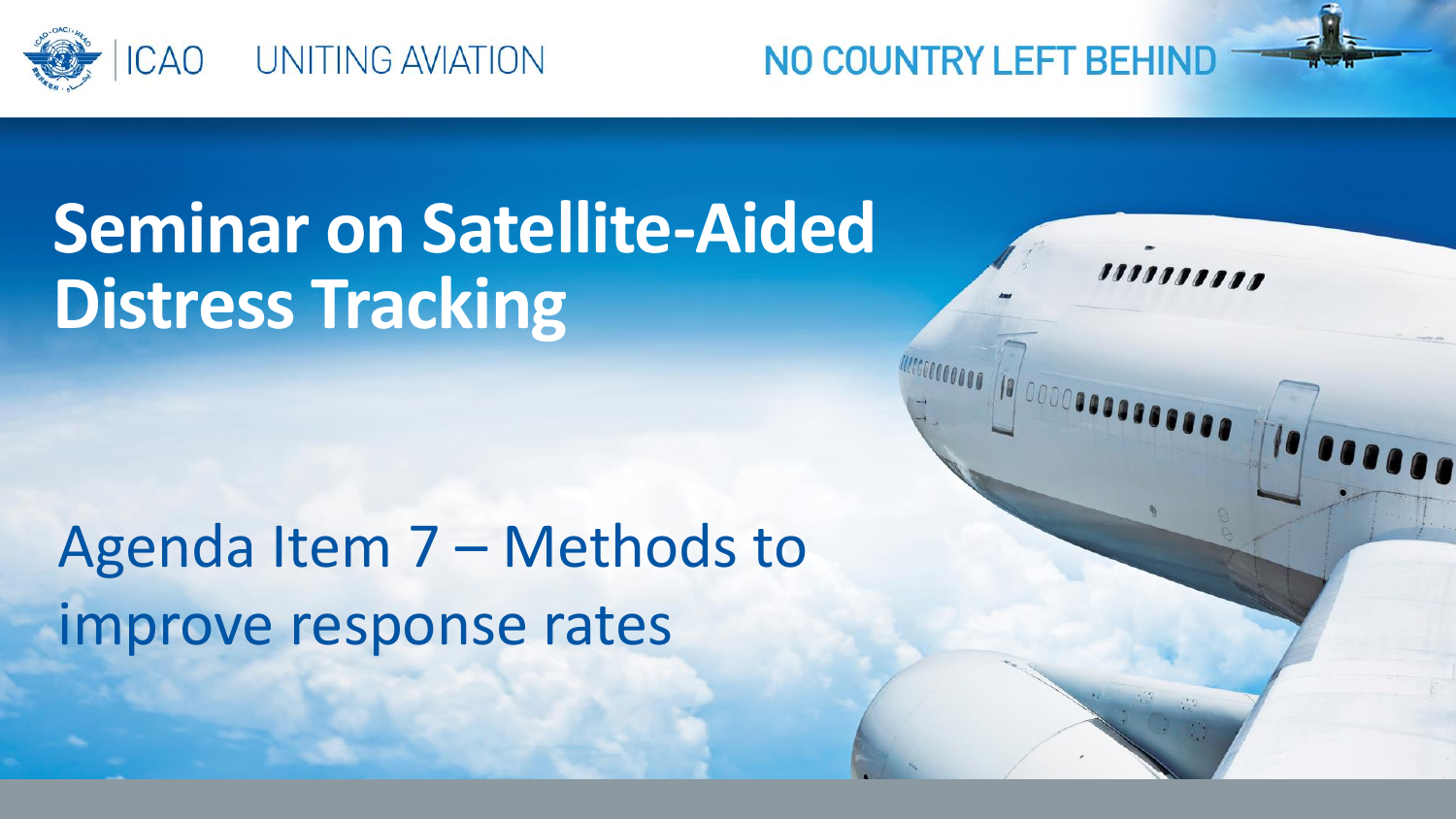

# THE SOUTH AFRICAN MODEL

NO COUNTRY LEFT BEHIND

## PRIMARY – AFTN SECONDARY – SOCIAL MEDIA PLATFORM (WHATSAPP)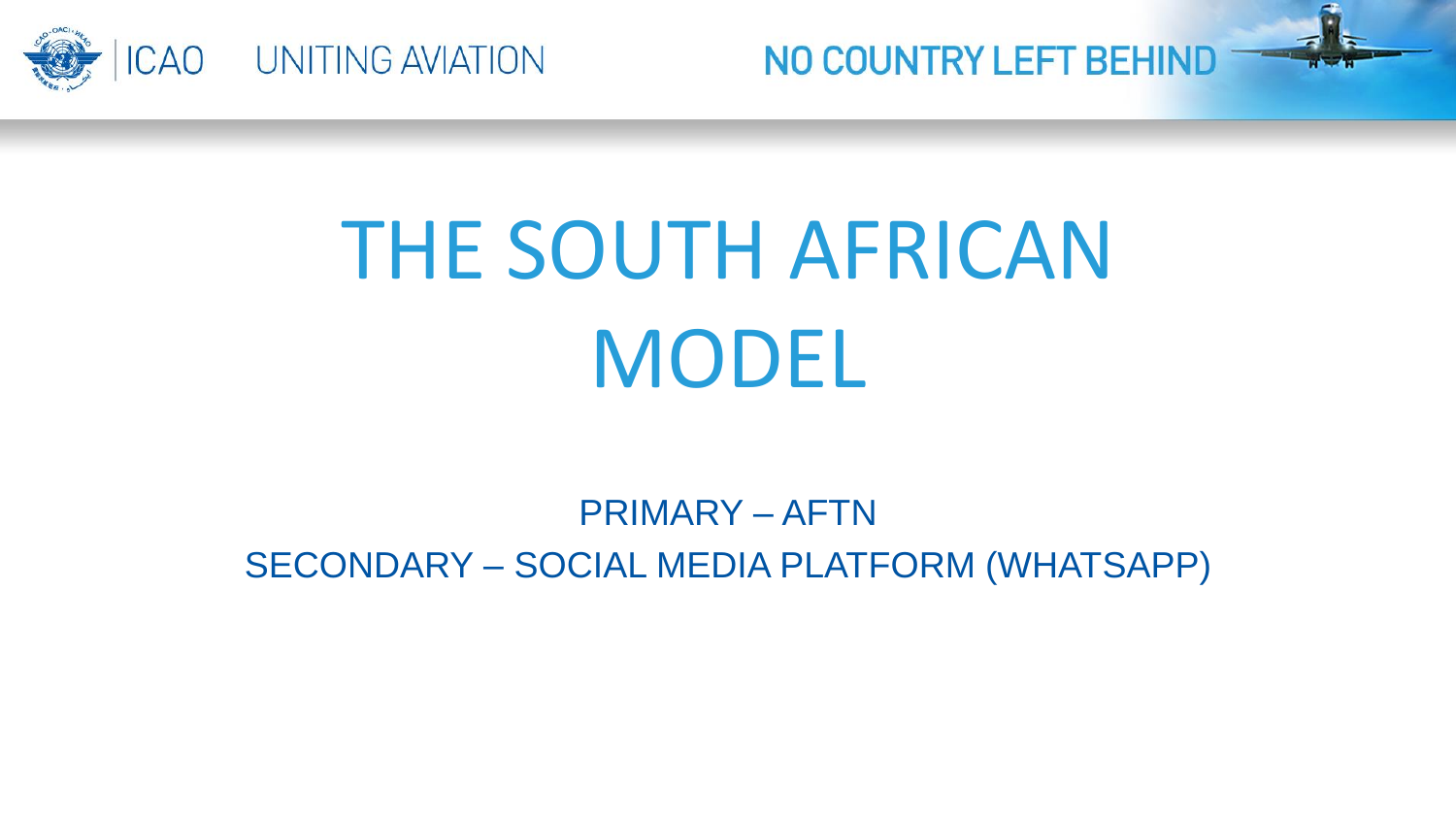

- When the South African Mission Control Centre (ASMCC) started doing monthly SAR Point of Contact (SPOC) tests with the assistance of the Johannesburg Aeronautical Rescue Coordination Centre (ARCC), statistics in Africa was very sparsely available and successes had been low.
- The ASMCC area of responsibility consists of 15 States and the prime motivation of finding alternative means to enhance SPOC responses was based on the knowledge, that the day that beacon is triggered, or the MAYDAY call is heard, there would be a real person on the other side willing to Join Hands So Others May Live.
- After lots of discussions and tests, the South African ARCC on behalf of the ASMCC became the very first Mission Control Centre (MCC) to use social media to maintain communication.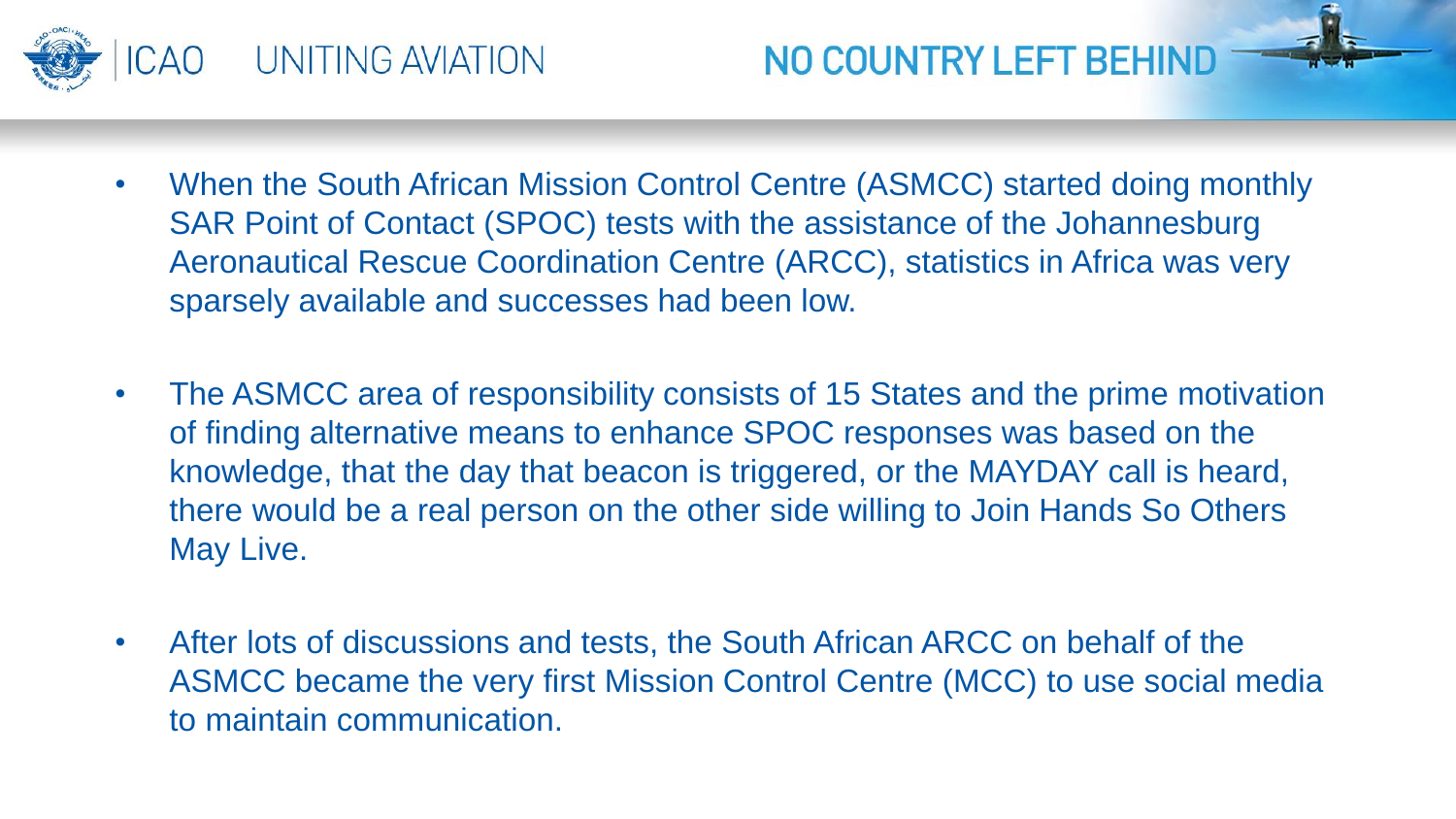



- South Africa decided on WhatsApp because all our SPOCs were using the Application for daily casual communication.
- As some States do not allow certain social media platforms, it will be beneficial to do some research in other Regions, and find a common social media platform to use as a test.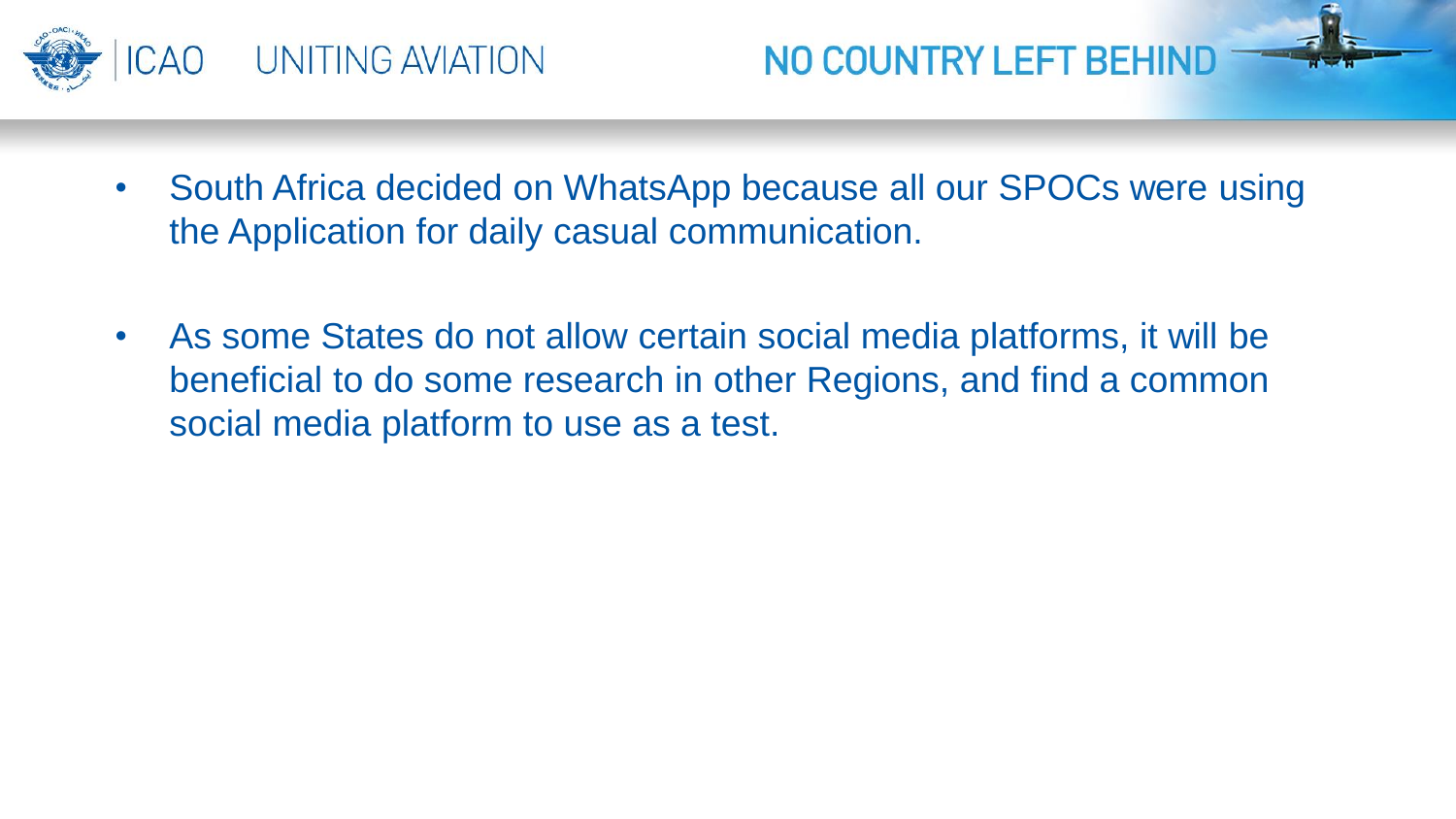

SPOC WHATSAPP GROUP CREATED.

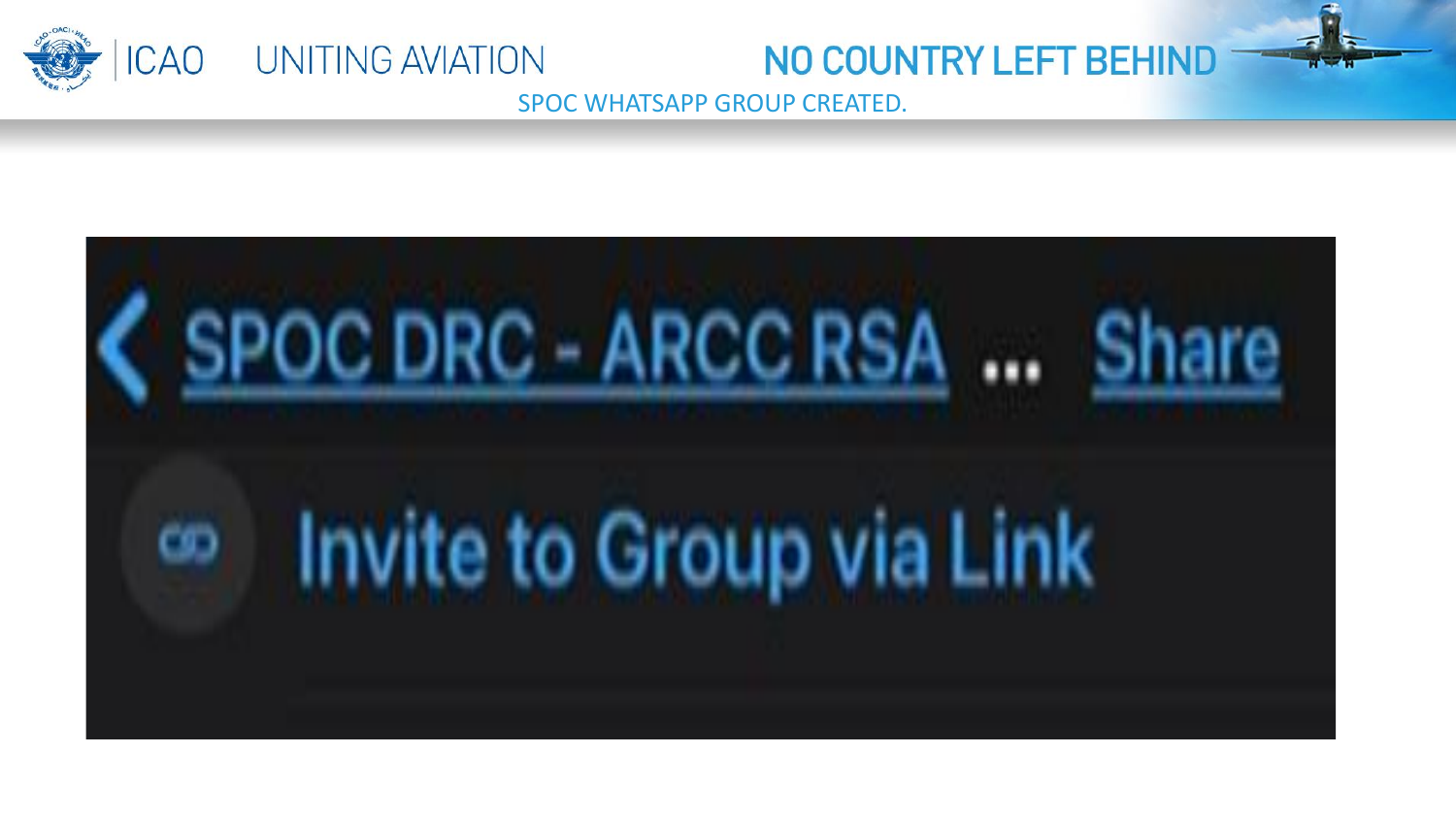

## ICAO UNITING AVIATION

## NO COUNTRY LEFT BEHIND

#### **SPOC TEST WITH REPLY.**



#### SPOC Malawi - ARCC RSA

#### **ARCC Support Staff Officer**

Attention SAR Officer SAR SPOC Test message from ARCC RSA. Monthly Primary (AFTN) SPOC tests have failed on 15 March 2021. Respond to this message on WhatsApp within 30 minutes to verify SPOC. The prompt action of SAR SPOC's naturally saves lives. Thanks for the cooperation.  $13:19$ 

#### **ARCC Support Staff Officer**

Attention SAR Officer SAR SPOC Test message from ARCC RSA. Monthly Primary (AFTN) SPOC tests have failed on 15 March 2021....

#### Good afternoon

13:23

#### **ARCC Support Staff Officer**

Good afternoon. Positive SPOC test confirmed.

 $13:27$ 

#### **ARCC Support Staff Officer**

Good afternoon. Positive SPOC test confirmed.

Thanks

13:29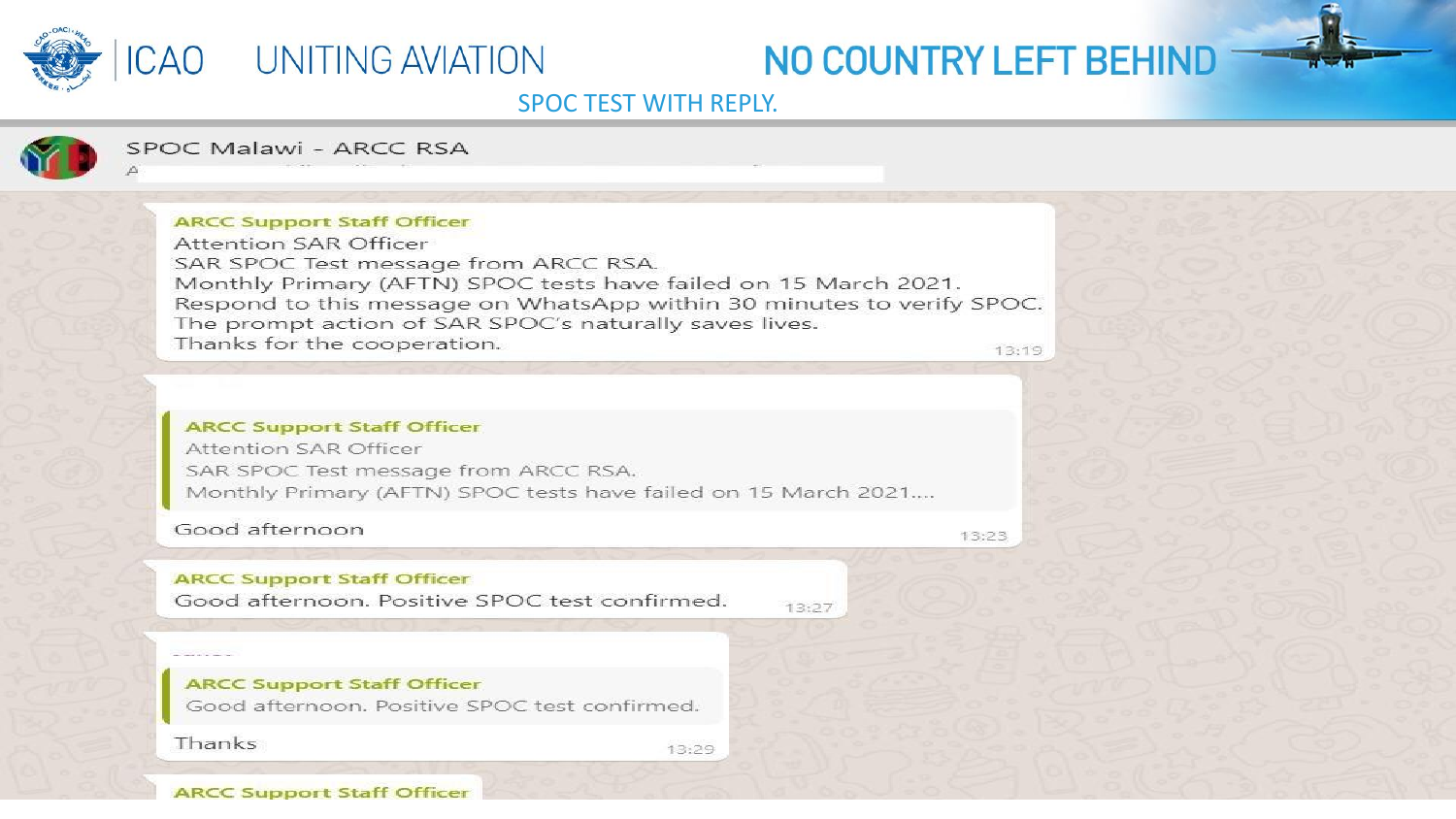

## **CAO** UNITING AVIATION

## NO COUNTRY LEFT BEHIND

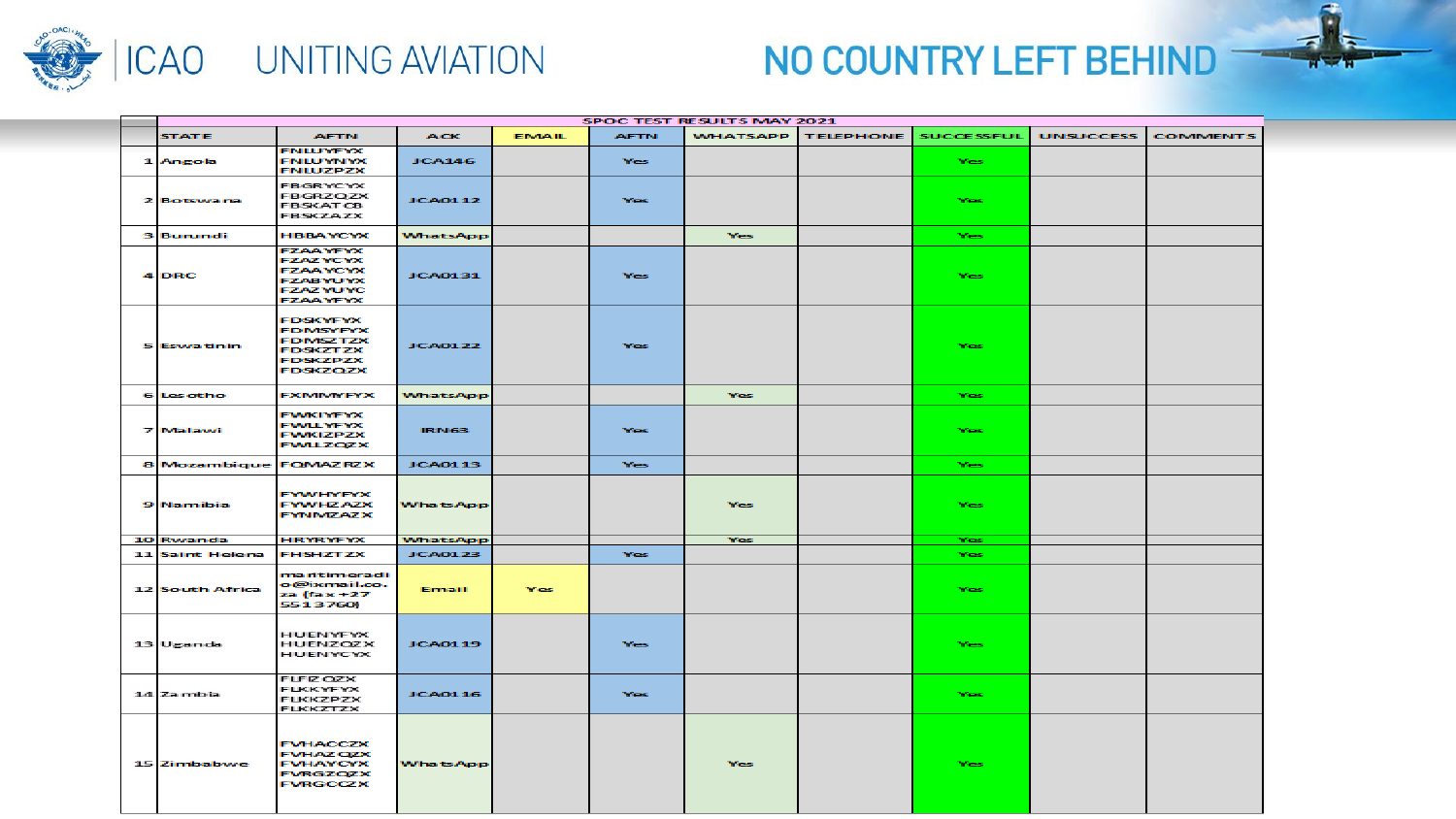



| PERCENTAGES OF POSITIVE/NEGATIVE SPOC TESTS  |                         |               |                 |               |               |
|----------------------------------------------|-------------------------|---------------|-----------------|---------------|---------------|
|                                              | <b>JAN 21</b>           | <b>FEB 21</b> | <b>MAR 21</b>   | <b>APR 21</b> | <b>MAY 21</b> |
| <b>NEGATIVE</b>                              | $\bf{0}$                | $\bf{0}$      | $\mathbf{0}$    | $\bf{0}$      | $\bf{0}$      |
| $\frac{9}{6}$                                | 0%                      | 0%            | 0%              | 0%            | 0%            |
| <b>POSITIVE</b>                              | 15                      | 15            | 15              | 15            | 15            |
| %                                            | 100%                    | 100%          | 100%            | 100%          | 100%          |
| <b>15 COUNTRIES</b>                          | 15                      | 15            | 15              | 15            | 15            |
| PERCENTAGES OF MEASURES USED IN SPOC TESTING |                         |               |                 |               |               |
|                                              | <b>JAN 21</b>           | <b>FEB 21</b> | <b>MAR 21</b>   | <b>APR 21</b> | <b>MAY 21</b> |
| <b>AFTN</b>                                  | 7                       | 6             | 8               | 9             | 9             |
| %                                            | 47%                     | 40%           | 53%             | 60%           | 60%           |
| <b>WA</b>                                    | $\overline{\mathbf{z}}$ | 8             | $6\phantom{1}6$ | 5             | 5             |
| %                                            | 47%                     | 53%           | 40%             | 33%           | 33%           |
| <b>EMAIL</b>                                 | 1                       | $\mathbf{1}$  | 1               | $\mathbf{1}$  | 1             |
| %                                            | 7%                      | 7%            | 7%              | 7%            | 7%            |
| <b>15 COUNTRIES</b>                          | 15                      | 15            | 15              | 15            | 15            |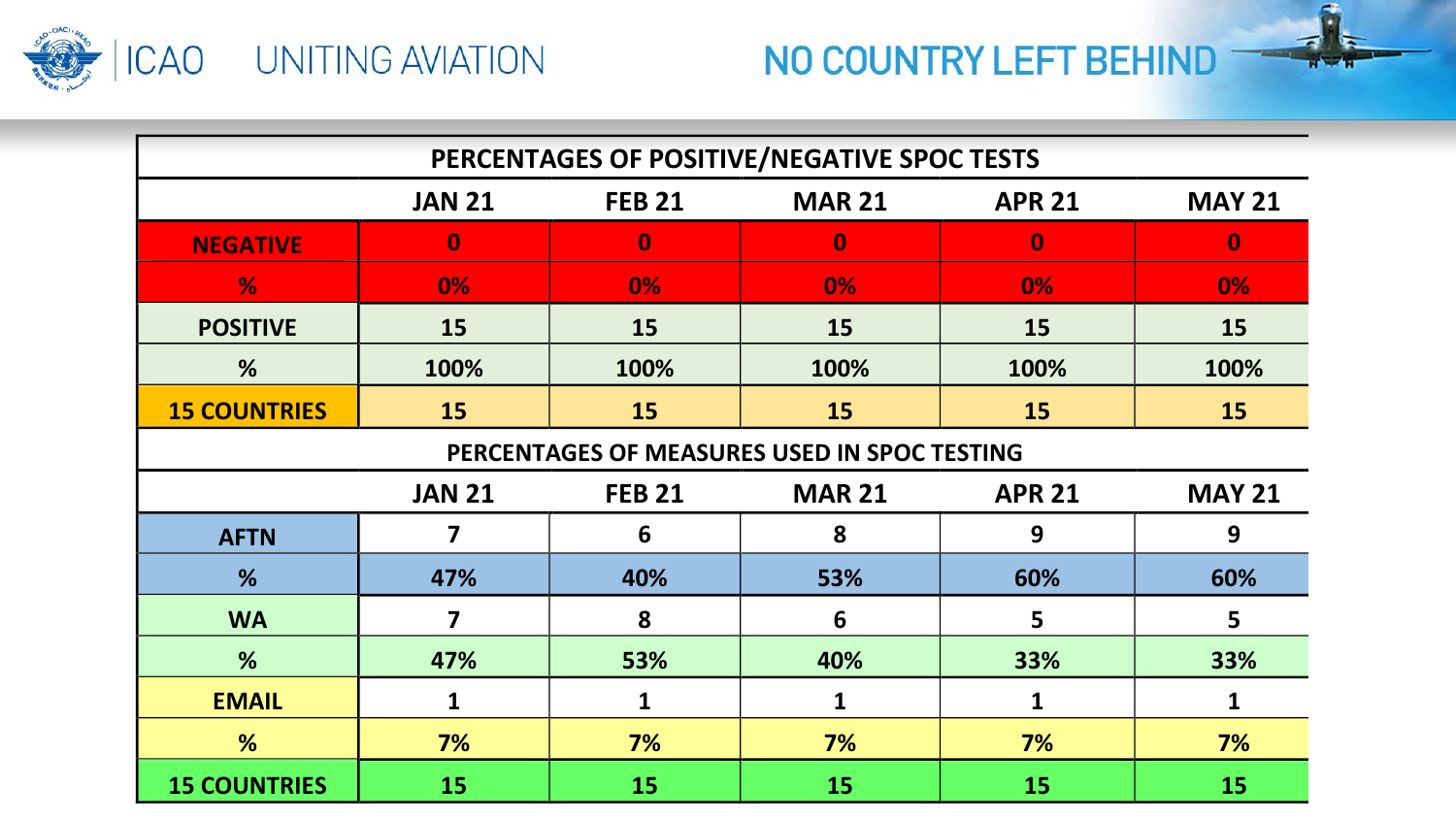

DISTRESS INFORMATION: Primary – AFTN Secondary – WhatsApp, Email and Telephone.

When we have a distress, the message will be sent via AFTN, as well as via WhatsApp. Response to the WhatsApp is normally immediate by a SAR Manager and feedback is almost instantaneous as well.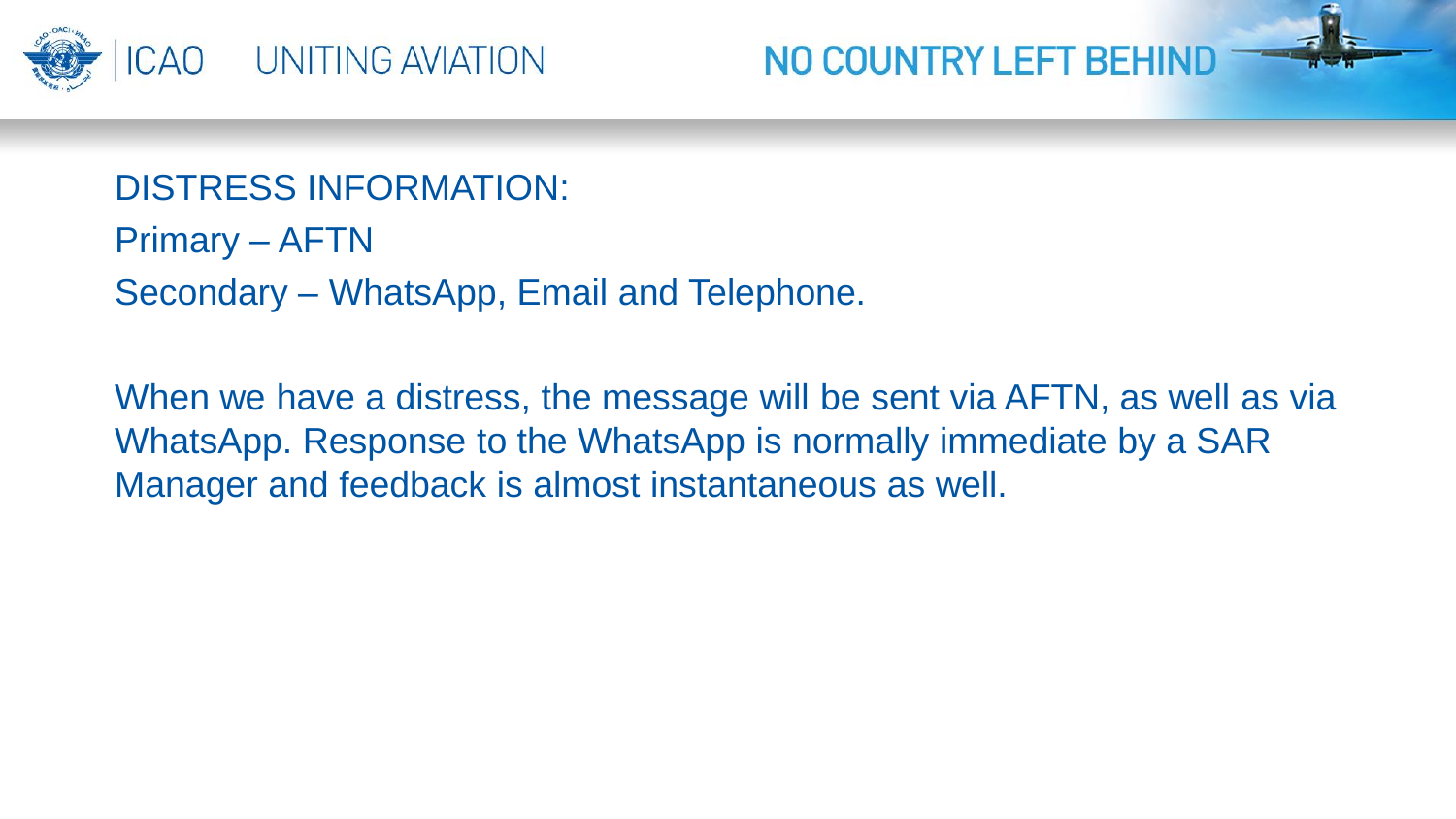



#### SPOC Namibia - ARCC RSA

#### ARCC SBY SMC 2

Attention SAR officer: following ELT detection in your SRR

INITIAL ELT ALERT BY MEOSAR 071410UTC COUNTRY OF BEACON REGISTRATION: 659/NAMIBIA 15 HFX: D2664BC1639F261 USER CLASS USER - ELT USER AIRCRAFT REGISTRATION: V5-WAN IDENTIFICATION V5-WAN/0

POSITION: 22 25.1 S 017 27.7 E

NOTIFICATION OF COUNTRY OF BEACON REGISTRATION ALERT BY MEOSAR AT 071411UTC

POSITION UPDATE ALERT BY MEOSAR

071411UTC

16:34

#### **ARCC SBY SMC 2**

**SPOC - Namibia** 

V5 WAN activated ELT by accident. Standing

Copied. Thank you

16:34

**SPOC - Namibia**